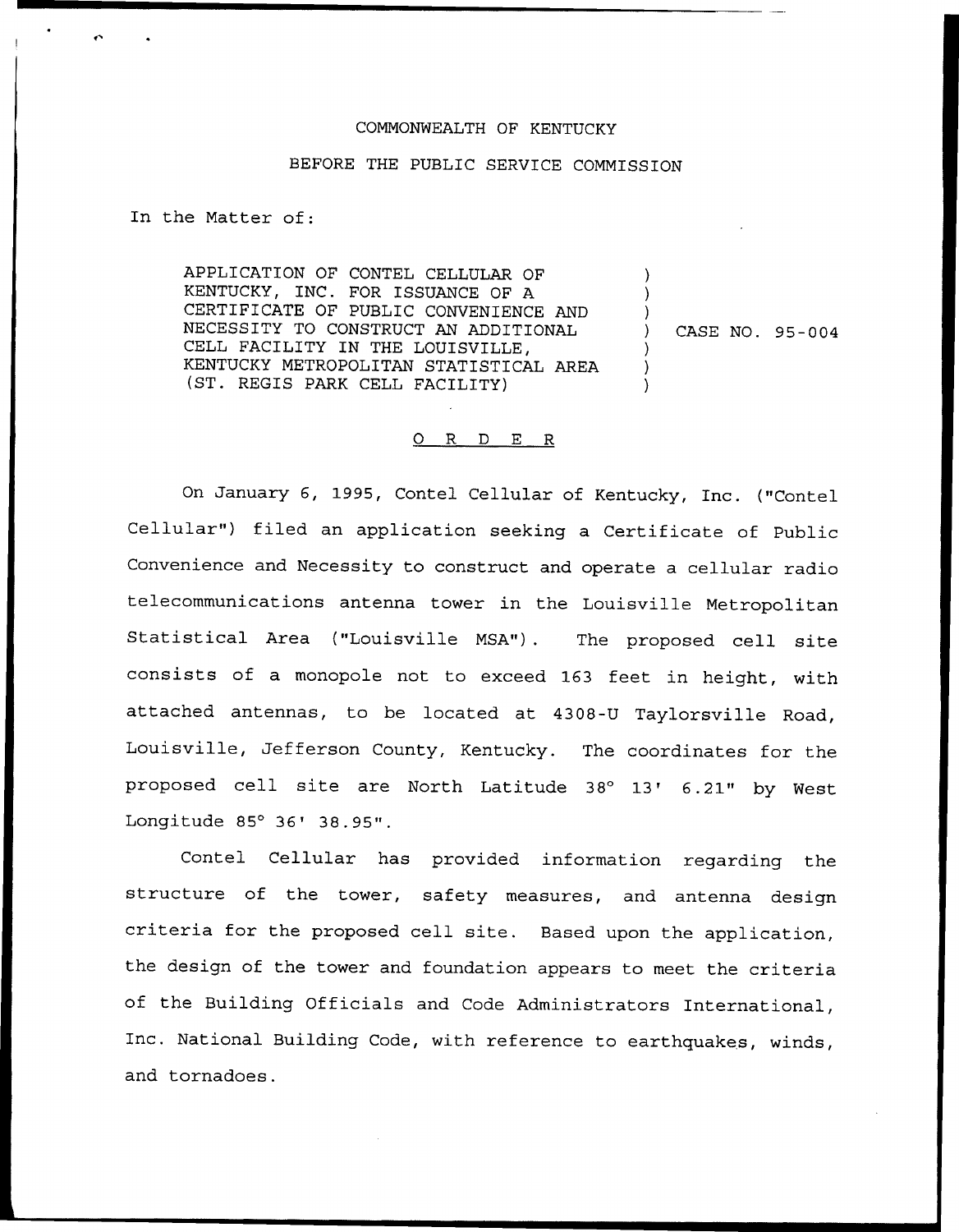Pursuant to KRS 100.324(1), the proposed cell site's construction is exempt from local zoning ordinances. However, Contel Cellular has notified the Louisville and Jefferson County Planning Commission of the proposed construction. Contel Cellular has filed applications with the Federal Aviation Administration ("FAA") and the Kentucky Airport Zoning Commission ("KAZC") seeking approval for the construction and operation of the proposed cell site. The FAA application has been approved and the KAZC decision is pending.

Contel Cellular has filed notices verifying that each person who owns property or resides within 500 feet of the proposed cell site has been notified of the pending construction. The notice solicited any comments and informed the property owners and residents of their right to intervene. The Commission received hundreds of protest letters regarding the proposed construction from area residents, community organizations, neighborhood associations and others. Many of the protestors requested and were granted intervention in this matter.

As ordered by the Commission, Contel Cellular corresponded with the parties in this proceeding. Contel Cellular also began participating in meetings with local public officials and concerned citizens in an attempt to reach mutually acceptable solutions. On November 6, 1995, Contel Cellular filed an amendment to its application ("Amendment") which incorporated several suggestions proposed by the intervenors. Contel Cellular plans, among other things, to locate the facility nearer to the Southeast Church (the

 $-2-$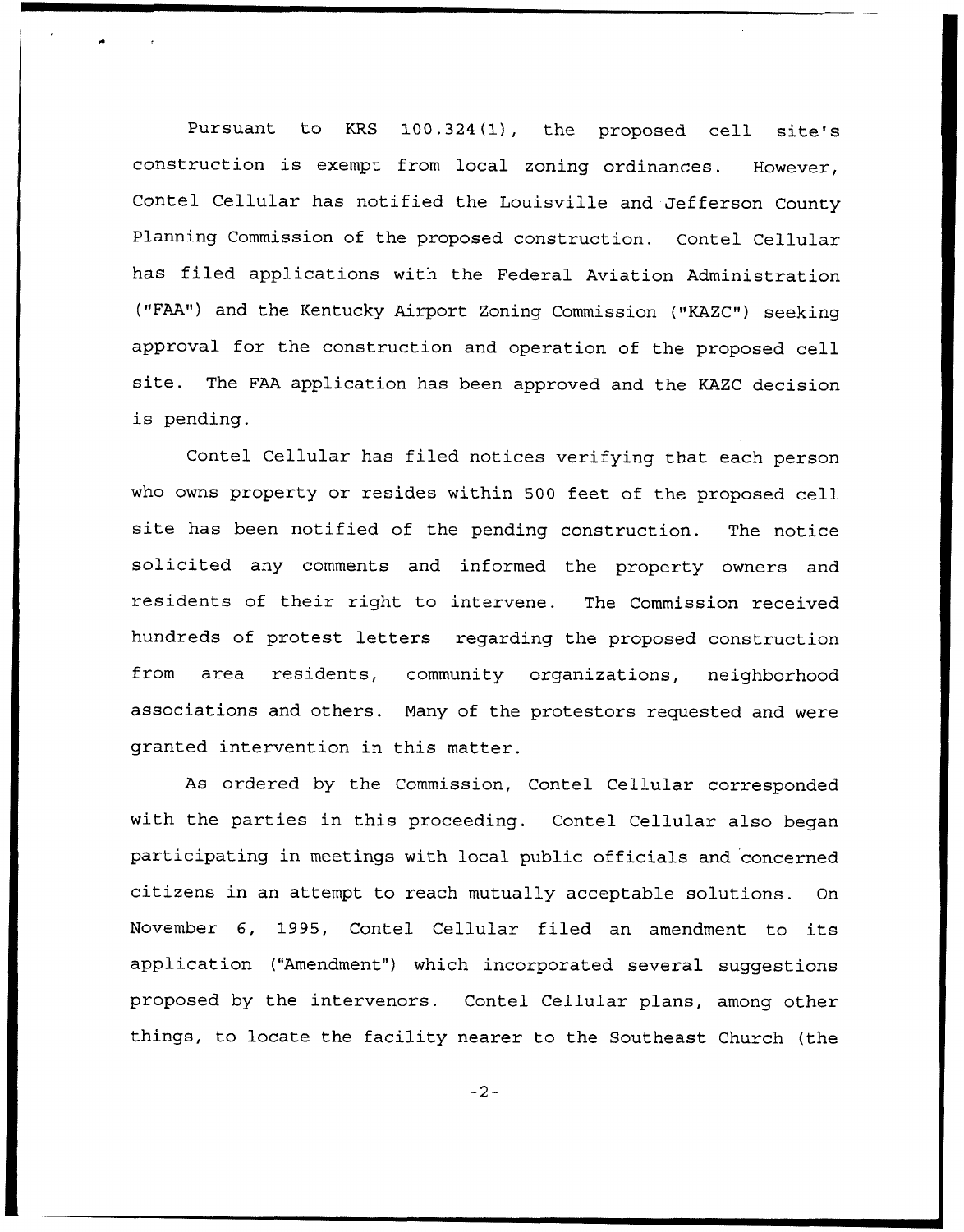lessor of the cell site property); to construct a wooden privacy fence at least as tall as the equipment shelter around that shelter; to install certain landscaping and screening; and to construct a less obtrusive facility, a monopole, rather than a self-supporting tower. Contel Cellular also states that utility service to the monopole or its equipment shelter will be routed underground from their sources. Several intervenors filed statements in support of the Amendment.

The Commission scheduled a public hearing on September 6, 1995 and notified each intervenor that if no statements of intent to appear at the hearing and to present evidence against the proposed facility were received by the Commission, the hearing would be cancelled and the matter submitted to the Commission for a decision based on the record. The Commission received one such statement from Ruth F. Walker ("Walker") and the hearing was held as scheduled. Ruth Walker did not in fact attend. Her son, Lee Walker, attended the hearing on her behalf and spoke in opposition to the proposed construction. Mr. Walker is neither a party to the case nor a licensed attorney. In addition, Counsel for the Frank E. Simon Trust attended the hearing in support of the amended application.

During the hearing, Contel Cellular presented testimony in support of the proposed construction that included the necessity of the cell site, the scarcity of available property in the search area, and the structural design and integrity of the proposed monopole.

 $-3-$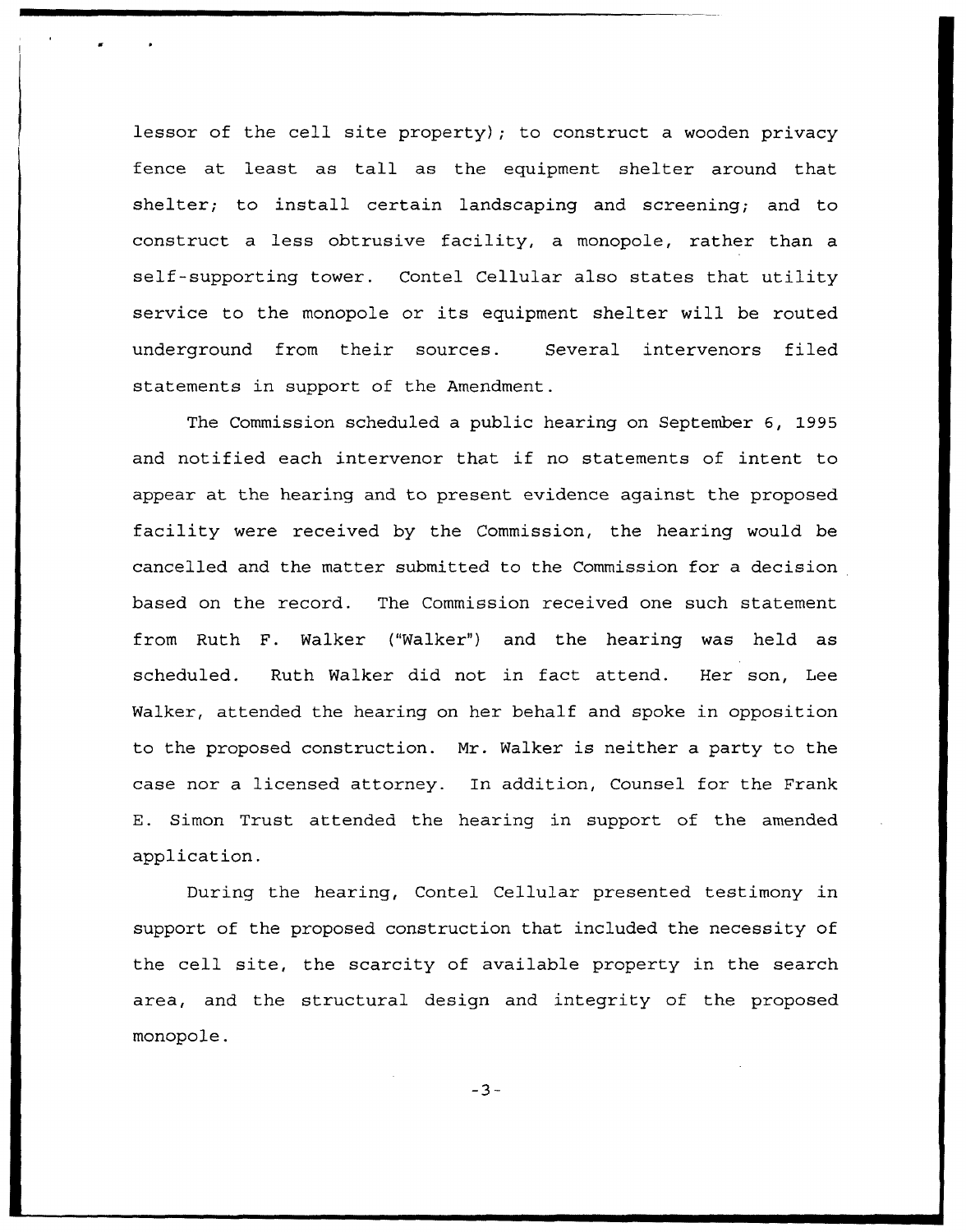Mr. Walker stated that the proposed construction will devalue property and that he believes his mother should receive compensation for the alleged economic impact .

Contel Cellular, on its own initiative, has attempted to mitigate concerns of area residents by amending its application. The Commission finds that the proposed construction is necessary to provide adequate utility service in the affected area and should not have any adverse impact on the health and safety of area residents. Mr. Walker's request for financial compensation for his mother is beyond the scope of this Commission's jurisdiction.

Pursuant to KRS 278.280, the Commission is required to determine proper practices to be observed when it finds, upon complaint or on its own motion, that the facilities of any utility subject to its jurisdiction are unreasonable, unsafe, improper, or insufficient. To assist the Commission in its efforts to comply with this mandate, Contel Cellular should notify the Commission if it does not use this antenna tower to provide cellular radio telecommunications services in the manner set out in its application and this Order. Upon receipt of such notice, the Commission may, on its own motion, institute proceedings to consider the proper practices, including removal of the unused antenna tower, which should be observed by Contel Cellular.

The Commission, having considered the evidence of record and being otherwise sufficiently advised, finds that Contel Cellular should be granted a Certificate of Public Convenience and Necessity

 $-4-$